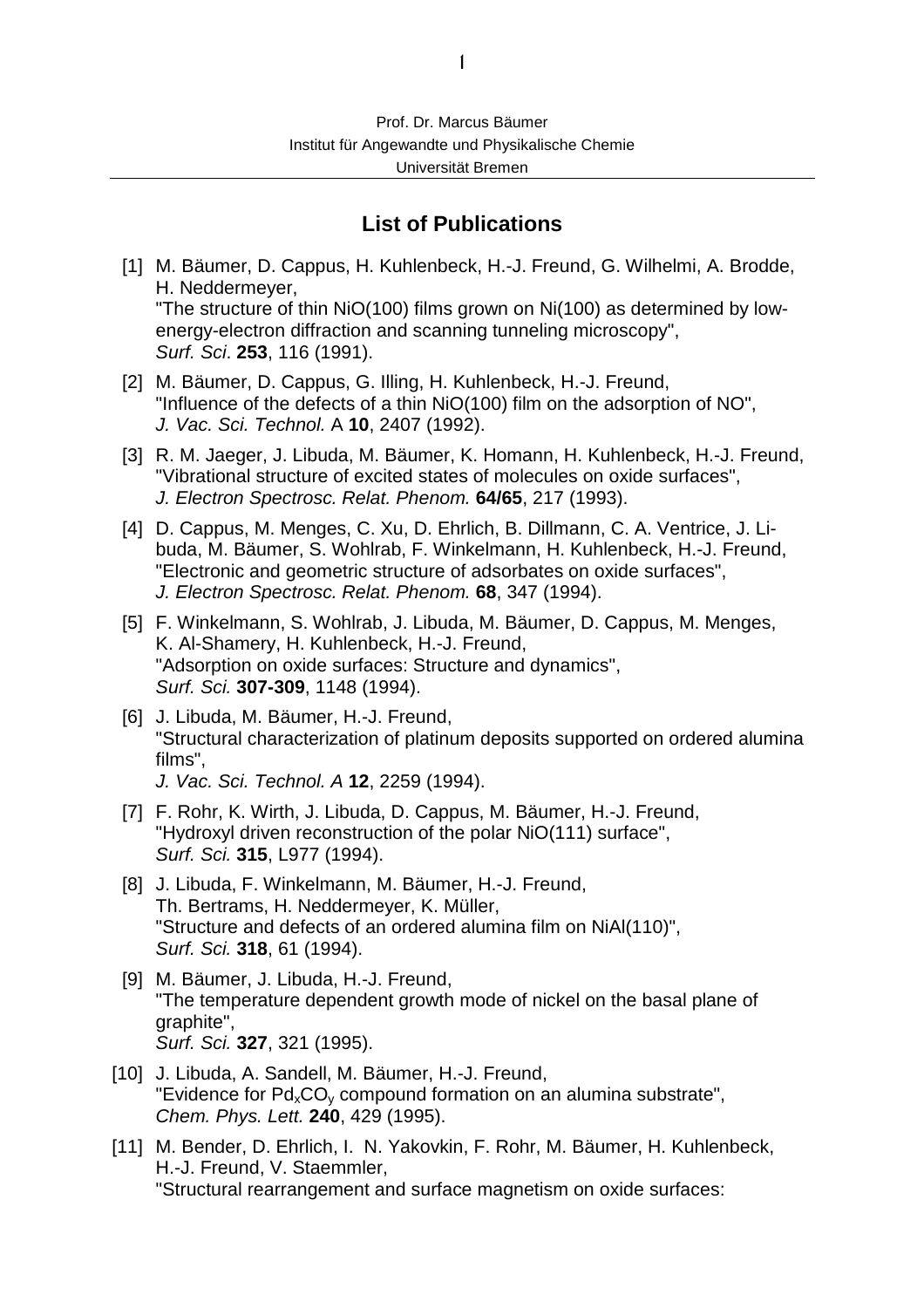A temperature-dependent low-energy electron diffraction - electron energy loss spectroscopy study of  $Cr_2O_3(111)/Cr(110)$ ", J. Phys.: Condens. Matter **7**, 5289 (1995).

- [12] S. Wohlrab, F. Winkelmann, J. Libuda, M. Bäumer, H. Kuhlenbeck, H.-J. Freund, "Adsorption on epitaxial oxide films as model systems for heterogeneous catalysis", in: R. J. McDonald, E. C. Taglauer, K. Wandelt (Hrsg.), Surface Science: Principles and Current Applications, Springer Verlag, Berlin 1996, S. 193.
- [13] A. Sandell, J. Libuda, P. Brühwiler, S. Andersson, A. Maxwell, M. Bäumer, N. Mårtensson, H.-J. Freund, "Electron spectroscopy studies of small deposited metal particles", J. Electron Spectrosc. Relat. Phenom. **76**, 301 (1995).
- [14] M. Bäumer, J. Libuda, A. Sandell, F. Winkelmann, H.-J. Freund, G. Graw, Th. Bertrams, H. Neddermeyer, "The growth and properties of Pd and Pt on  $Al_2O_3/NiAl(110)$ ", Ber. Bunsenges. Phys. Chem. **99**, 1381 (1995).
- [15] A. Sandell, J. Libuda, M. Bäumer, H.-J. Freund, "Metal deposition in adsorbate atmosphere: Growth and decomposition of a palladium corbonyl-like species", Surf. Sci. **346**, 106 (1996).
- [16] A. Sandell, J. Libuda, P. Brühwiler, S. Andersson, A. Maxwell, M. Bäumer, N. Mårtensson, H.-J. Freund, "Interaction of CO with Pd clusters supported on a thin alumina film", J. Vac. Sci. Technol A. **14**, 1546 (1996).
- [17] J. Libuda, M. Frank, A. Sandell, S. Andersson, P.A. Brühwiler, M. Bäumer, N. Mårtensson, H.-J. Freund, "Size dependent CO dissociation on Rh particles supported on thin alumina films" in: A. Okiji, H. Kasai, K. Makoshi (Hrsg.), Elementary Processes in Excitations and Reactions on Solid Surfaces, Springer Series in Solid-State Sciences 121, Springer, Berlin 1996, S. 210.
- [18] H. Kuhlenbeck, M. Bäumer, M. Bender, D. Cappus, B. Dillmann, D. Ehrlich, F. Rohr, M. Schönnenbeck, O. Seiferth, H.-J. Freund, "Electronic excitations at oxide surfaces", in: A. Okiji, H. Kasai, K. Makoshi (Hrsg.), Elementary Processes in Excitations and Reactions on Solid Surfaces, Springer Series in Solid-State Sciences 121, Springer, Berlin 1996, S. 65.
- [19] B. Dillmann, F. Rohr, O. Seiferth, G. Klivenyi, M. Bender, K. Homann, I. N. Yakovkin, D. Ehrlich, M. Bäumer, H. Kuhlenbeck, H.-J. Freund, "Adsorption on a polar oxide surface:  $O_2$ ,  $C_2H_4$  and Na on  $Cr_2O_3(0001)/Cr(110)^n$ , Faraday Discuss. **105**, 295 (1996).
- [20] A. Sandell, J. Libuda, P. Brühwiler, S. Andersson, M. Bäumer, A. Maxwell, N. Mårtensson, H.-J. Freund, "The transition from a molecular to a metallic adsorbate system: core hole crea-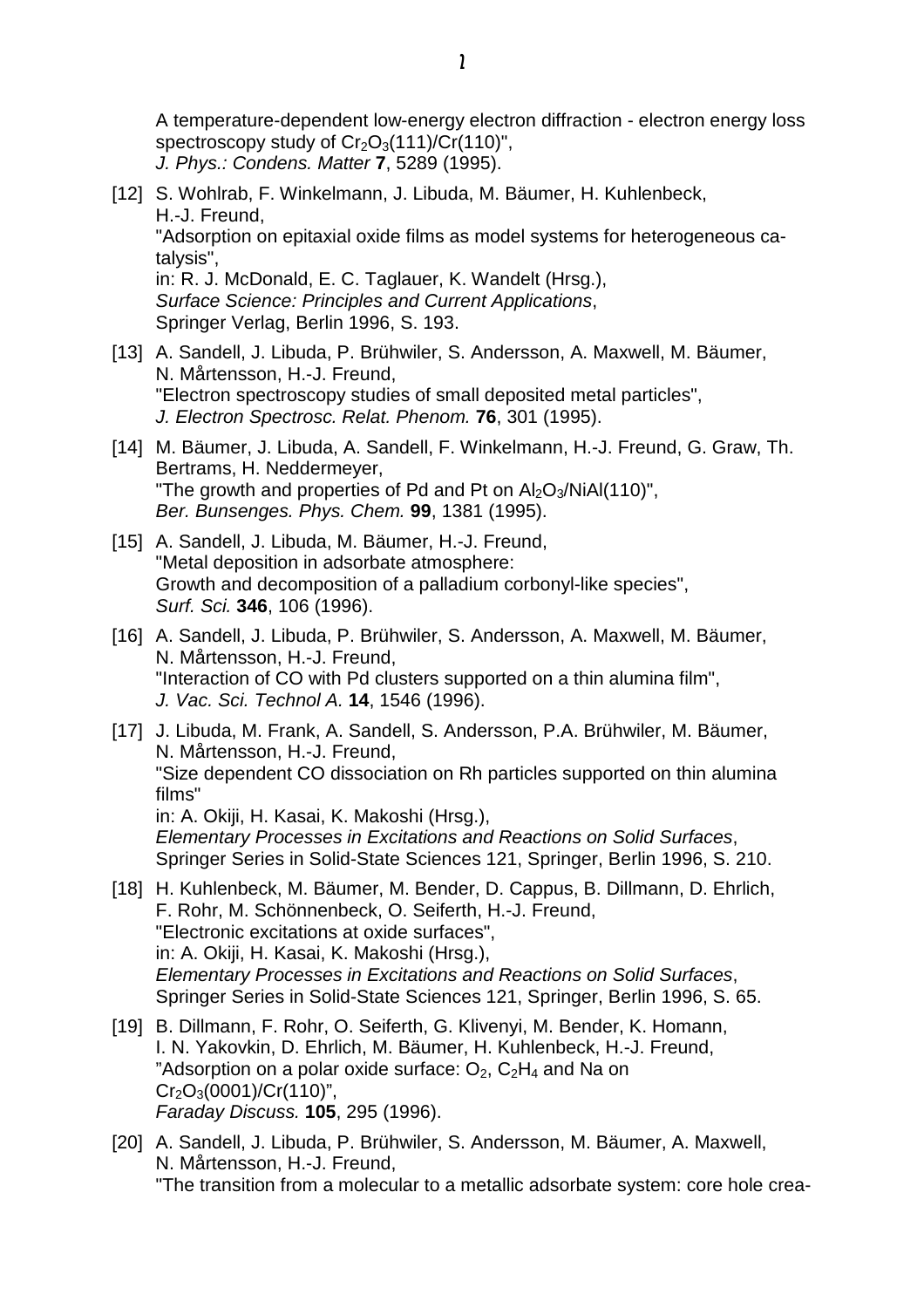tion and decay dynamics for CO coordinated to Pd", Phys. Rev. B **55**, 7233 (1997).

- [21] M. Bäumer, J. Libuda, H.-J. Freund, "Metal deposits on thin well-ordered oxide films: Morphology, adsorption and reactivity", in: R. M. Lambert, G. Pacchioni (Hrsg.), Chemisorption and Reactivity on Supported Clusters and Thin Films, NATO ASI Book Series E, Kluwer Academic Publishers, Dordrecht 1997, S. 61.
- [22] F. Rohr, M. Bäumer, H.-J. Freund, J. A. Mejias, V. Staemmler, S. Müller, L. Hammer, K. Heinz, "Strong relaxations at the  $Cr_2O_3(0001)$  surface as determined via low-energy electron diffraction and molecular dynamics simulations", Surf. Sci. **372**, L291 (1997), Surf. Sci. **389**, 391 (1997).
- [23] J. Libuda, M. Frank, A. Sandell, S. Andersson, P. A. Brühwiler, M. Bäumer, N. Mårtensson, H.-J. Freund, "Interaction of rhodium with hydroxylated alumina model substrates", Surf. Sci. **384**, 106 (1997).
- [24] M. Klimenkov, S. Nepijko, H. Kuhlenbeck, M. Bäumer, R. Schlögl, H.-J. Freund, "The structure of Pt-aggregates on a supported thin alumina oxide film in comparison with unsupported alumina: a transition electron microscopy study", Surf. Sci. **391**, 27 (1997).
- [25] M. Bäumer, M. Frank, J. Libuda, S. Stempel, H.-J. Freund, "Growth and morphology of Rh deposits on an alumina film under UHV conditions and under the influence of CO", Surf. Sci. **391**, 204 (1997).
- [26] K. Wolter, O. Seiferth, J. Libuda, H. Kuhlenbeck, M. Bäumer, H.-J. Freund, "IR spectroscopy of a Pd-carbonyl surface compound", Chem. Phys Lett. **277**, 513 (1997).
- [27] M. Frank, S. Andersson, J. Libuda, S. Stempel, A. Sandell, B. Brena, A. Giertz, P. A. Brühwiler, M. Bäumer, N. Mårtensson, H.-J. Freund "Particle size dependent CO dissociation on alumina-supported Rh: a model study", Chem. Phys. Lett. **279**, 92 (1997), Chem. Phys. Lett. **310**, 229 (1999).
- [28] S. Andersson, M. Frank, A. Sandell, A. Giertz, B. Brena, P. A. Brühwiler, N. Mårtensson, J. Libuda, M. Bäumer, H.-J. Freund, "CO dissociation characteristics on size-distributed rhodium islands on alumina model substrates", J. Chem. Phys. **108**, 2967 (1998).
- [29] S. Andersson, M. Frank, A. Sandell, J. Libuda, B. Brena, A. Giertz, P. A. Brühwiler, M. Bäumer, N. Mårtensson, H.-J. Freund, "Temperature dependent XPS study of CO dissoziation on small Rh particles", Vacuum **49**, 167 (1998).
- [30] K. Wolter, O. Seiferth, H. Kuhlenbeck, M. Bäumer, H.-J. Freund, "Infrared spectroscopic investigation of CO adsorbed on Pd aggregates deposited on an alumina model support", Surf. Sci. **399**, 190 (1998).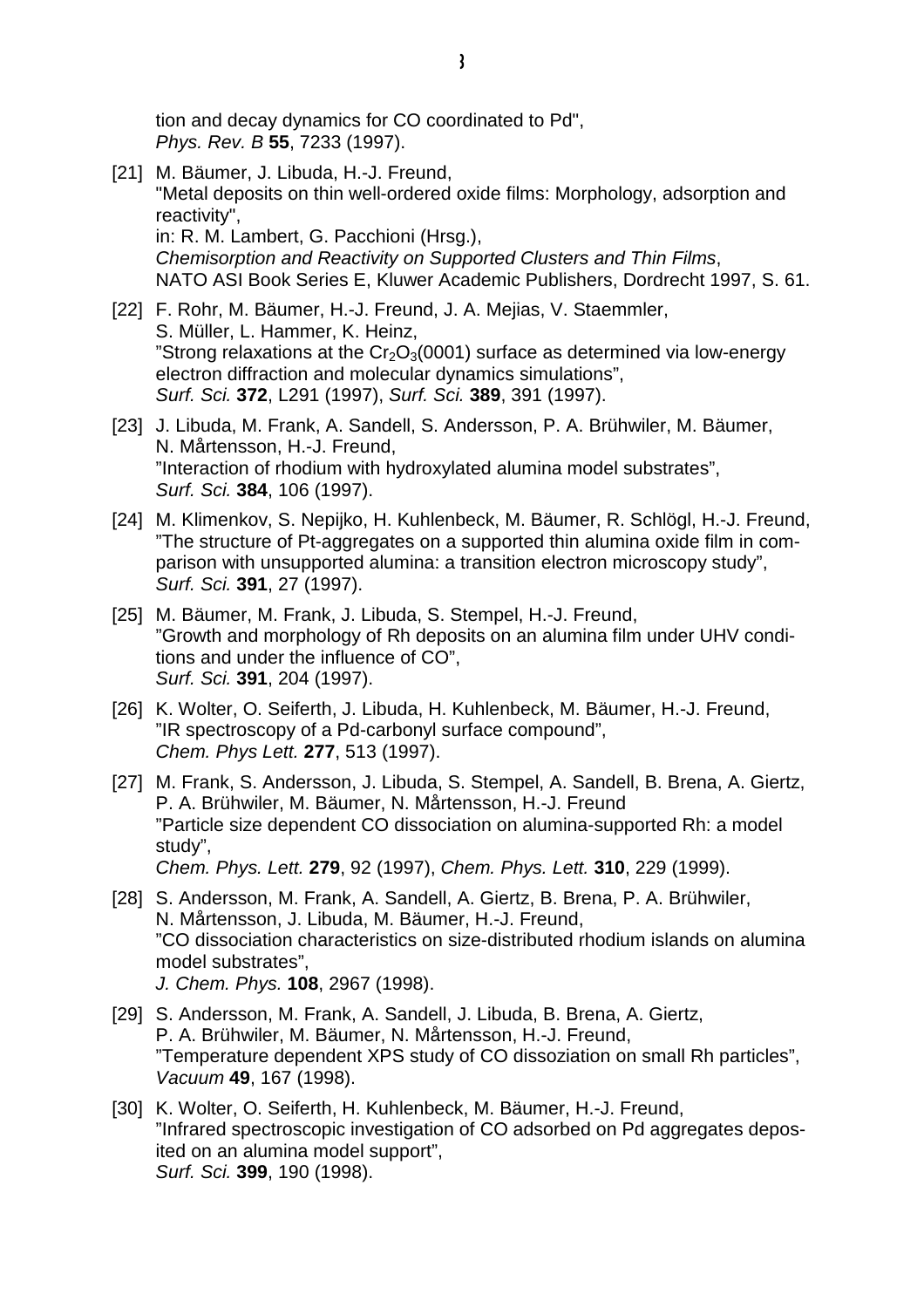- [31] A. Sandell, A. Beutler, R. Nyholm, J. N. Andersen, S. Andersson, P. A. Brühwiler, N. Mårtensson, J. Libuda, K. Wolter, O. Seiferth, M. Bäumer, H. Kuhlenbeck, H.-J. Freund, "Observation of a low-energy adsorbate core level satellite for CO bonded to Pd: Coordination dependent effects", Phys. Rev. B **57**, 13199 (1998).
- [32] S. Stempel, M. Bäumer, H.-J. Freund, "STM studies of rhodium deposits on an ordered alumina film - resolution and tip effects", Surf. Sci. **402-404**, 424 (1998).
- [33] K. Wolter, O. Seiferth, J. Libuda, H. Kuhlenbeck, M. Bäumer, H.-J. Freund, "Infrared study of CO adsorption on alumina supported palladium particles", Surf. Sci. **402-404**, 428 (1998).
- [34] H.-J. Freund, M. Bäumer, J. Libuda, H. Kuhlenbeck, K. Al-Shamery, H. Hamann, "Metal aggregates on oxide surfaces: Structure and adsorption", Crystal Res. and Technol. **33**, 977 (1998).
- [35] H.-J. Freund, Th. Klüner, R. Wichtendahl, S. Thiel, M. Adelt, W. Drachsel, M. Bäumer, H. Kuhlenbeck, Th. Risse, K. Al-Shamery, M. Kampling, H. Hamann, "Molecules on clean and modified oxide surfaces", in: N. Russo, D. Salakub (Hrsg.), Metal-Ligand Interaction in Chemistry, Physics and Biology, NATO ASI Book Series E, Kluwer Academic Publishers, Dordrecht 1998, S. 91.
- [36] M. Frank, R. Kühnemuth, M. Bäumer, H.-J. Freund, "Oxide-supported Rh particle structure probed with carbon monoxide", Surf. Sci. **427-428**, 288 (1999).
- [37] J. Biener, M. Bäumer, R. J. Madix, "A synchrotron study of the deposition of vanadia on  $TiO<sub>2</sub>(110)$ " Surf. Sci. **432**, 178 (1999).
- [38] M. Bäumer, J. Biener, R. J. Madix, "Growth, electronic properties and reactivity of vanadium deposited onto a thin alumina film", Surf. Sci. **432**, 189 (1999).
- [39] Th. Hill, S. Stempel, Th. Risse, M. Bäumer, H.-J. Freund, "FMR studies on ultrathin metallic films grown on  $Al_2O_3$  surfaces", J. Magn. Mag. Mater. **198-199**, 354 (1999).
- [40] M. Bäumer, H.-J. Freund, "Metal deposits on thin well-ordered oxide films", Prog. Surf. Sci. **61**, 127 (1999).
- [41] K. H. Hansen, T. Worren, S. Stempel, E. Lægsgaard, M. Bäumer, H.-J. Freund, F. Besenbacher, I. Stensgaard, "Palladium nano-crystals on  $Al_2O_3$ : Structure and adhesion energy", Phys. Rev. Lett. **83**, 4120 (1999).
- [42] J. Biener, M. Bäumer, R. J. Madix, P. Liu, E. J. Nelson, T. Kendelewicz, G. E. Brown Jr.,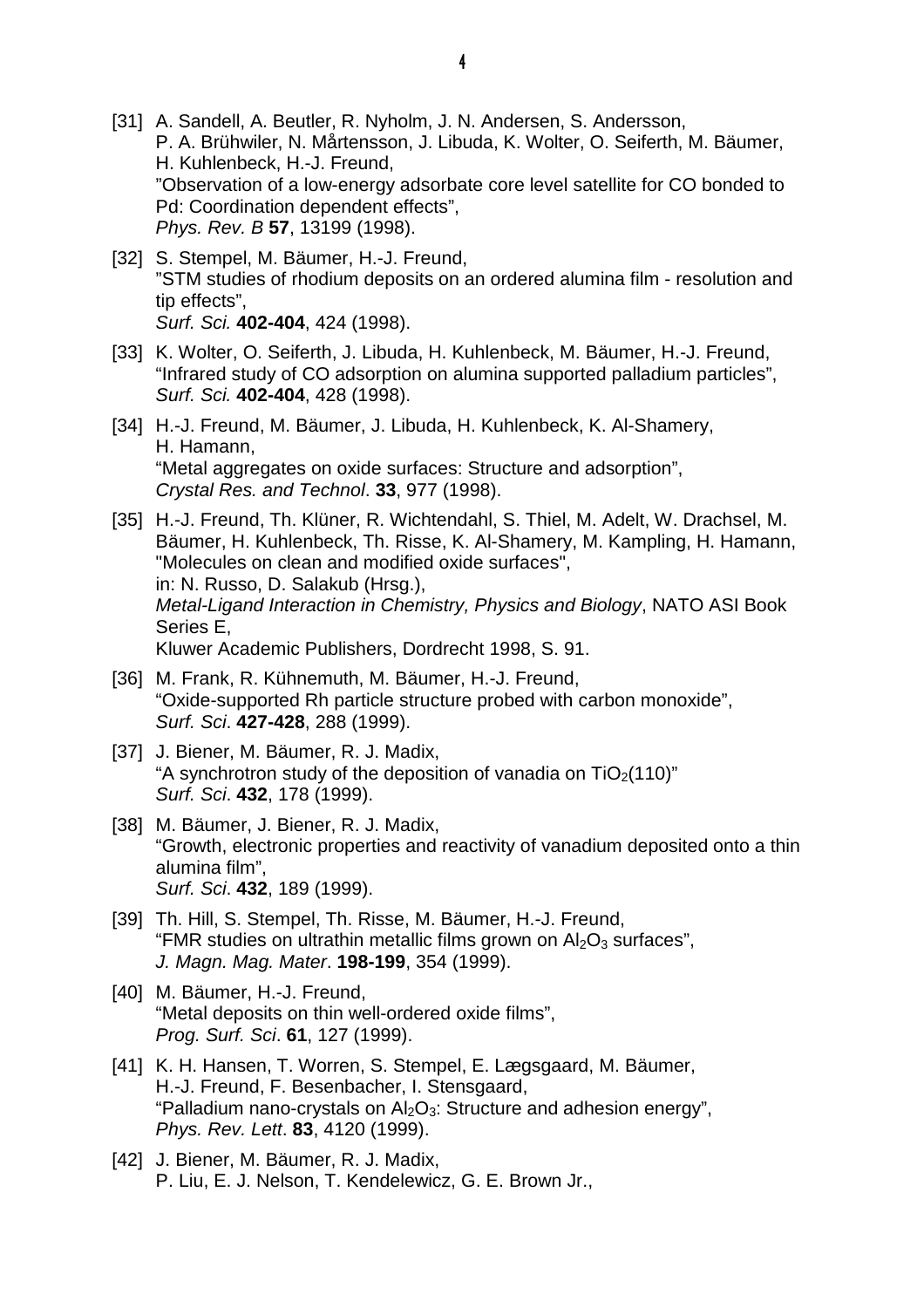"A synchrotron study of the growth of vanadium oxide on  $Al_2O_3(0001)$ ", Surf. Sci. **441**, 1 (1999).

- [43] S. Andersson, P. A. Brühwiler, A. Sandell, M. Frank, J. Libuda, A. Giertz, B. Brena, A. J. Maxwell, M. Bäumer, H.-J. Freund, N. Mårtensson, "Metal-oxide interaction for metal clusters on a metal-supported thin alumina film", Surf. Sci. **442**, L964 (1999).
- [44] R. J. Madix, J. Biener, M. Bäumer, A. Dinger, "The growth of vanadium oxide on alumina and titania single crystal surfaces", Faraday Discuss. **114**, 67 (1999).
- [45] Th. Schroeder, M. Adelt, B. Richter, M. Naschitzki, M. Bäumer, H.-J. Freund, "Epitaxial growth of  $SiO<sub>2</sub>$  on Mo(112)", Surf. Rev. Lett. **7**, 7 (2000).
- [46] H.-J. Freund, M. Bäumer, H. Kuhlenbeck, "Catalysis and surface science: What do we learn from studies of oxide supported cluster model systems?", Adv. Catal. **45**, 333 (2000).
- [47] Th. Schroeder, M. Adelt, B. Richter, M. Naschitzki, M. Bäumer, H.-J. Freund, "Growth of well-ordered silicon dioxide films on Mo(112)", Microelectronics Reliability **40**, 841 (2000).
- [48] M. Bäumer, M. Frank, M. Heemeier, R. Kühnemuth, S. Stempel, H.-J. Freund, "Nucleation and growth of transition metals on a thin alumina film", Surf. Sci. **454-456**, 957 (2000).
- [49] M. Frank, R. Kühnemuth, M. Bäumer, H.-J. Freund, "Vibrational spectroscopy of CO adsorbed on supported ultra-small transition metal particles and single metal atoms", Surf. Sci. **454-456**, 968 (2000).
- [50] M. Bäumer, M. Frank, R. Kühnemuth, M. Heemeier, S. Stempel, H.-J. Freund, "Metal particles on oxide surfaces: Structure and adsorption behaviour", Proceedings of the  $12^{th}$  International Congress of Catalysis, Studies in Surface Science and Catalysis, Elsevier, Amsterdam 2000.
- [51] J. Biener, M. Bäumer, R.J. Madix, P. Liu, E. Nelson, T. Kendelewicz, G.E. Brown Jr., "Growth and electronic structure of vanadium on  $a - Al_2O_3(0001)$ , Surf. Sci. **449**, 50 (2000).
- [52] J. Biener, M. Bäumer, J. Wang, R.J. Madix, "Electronic structure and growth of vanadium on  $TiO<sub>2</sub>(110)$ ", Surf. Sci. **450**, 12 (2000).
- [53] M. Heemeier, M. Frank, J. Libuda, K. Wolter, H. Kuhlenbeck, M. Bäumer, H.-J. Freund, "Interaction and growth of rhodium on a hydroxylated alumina film", Catal. Lett. **68**, 19 (2000).
- [54] Th. Schroeder, M. Pykavy, M. Adelt, M. Naschitzki, M. Bäumer, H.-J. Freund, "Single crystalline silicon dioxide films on Mo(112)", Solid State Electronics **45**, 1471 (2001).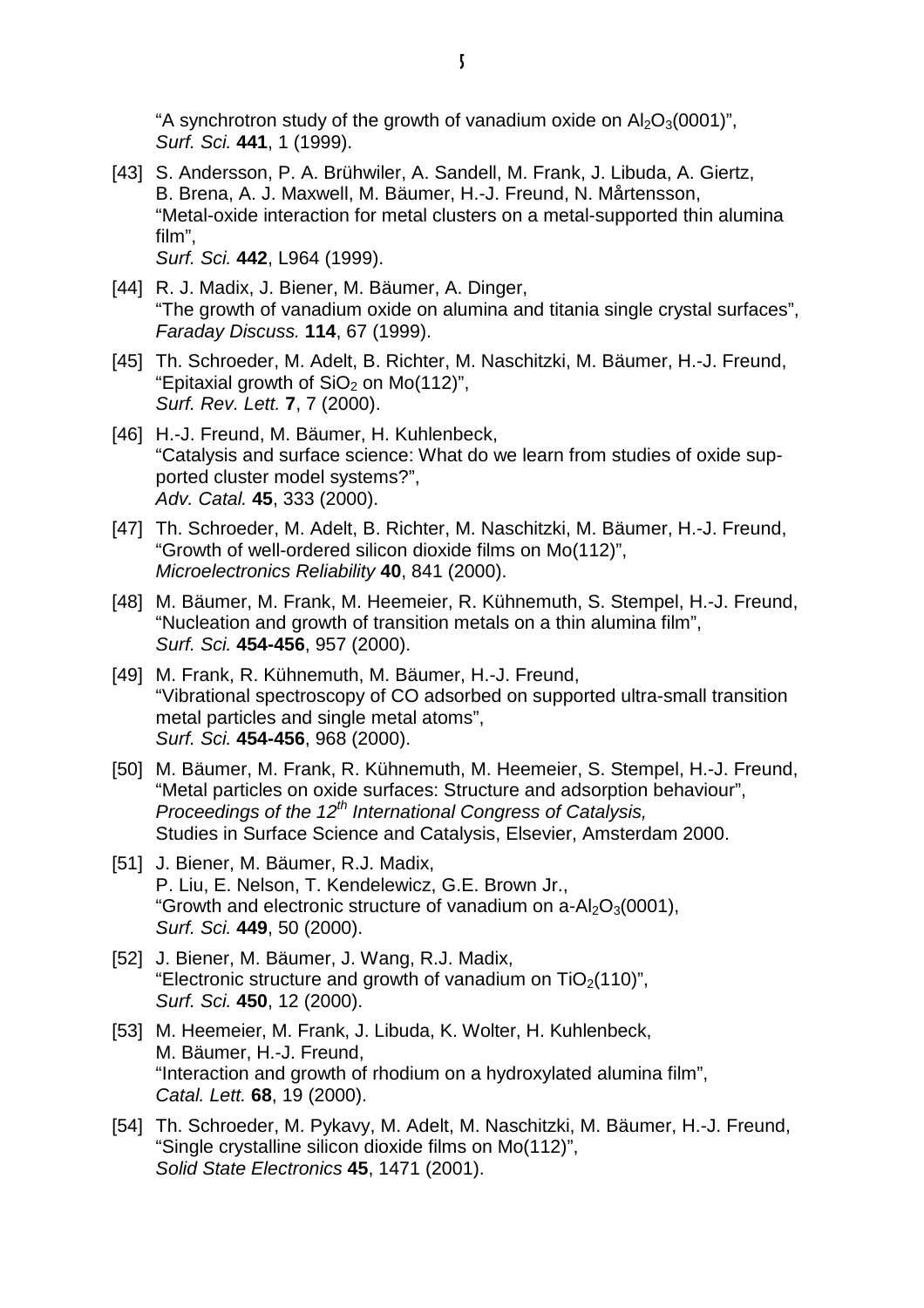- [55] M. Frank, M. Bäumer, "From atoms to crystallites: Adsorption on oxide-supported metal particles", Phys. Chem. Chem. Phys. **2**, 3723 (2000).
- [56] H.-J. Freund, H. Kuhlenbeck, J. Libuda, G. Rupprechter, M. Bäumer, H. Hamann, "Bridging the pressure and materials gaps between catalysis and surface science: Clean and modified oxide surfaces", Top. Catal. **15**, 201 (2001).
- [57] I. Meusel, J. Hoffmann, J. Hartmann, M. Heemeier, M. Bäumer, J. Libuda, H.-J. Freund, "The interaction of oxygen with alumina-supported palladium particles", Catal. Lett. **71**, 5 (2001).
- [58] M. Frank, M. Bäumer, R. Kühnemuth, H.-J. Freund, "Adsorption and reaction of ethene on oxide-supported Pd, Rh and Ir particles", J. Vac. Sci. Technol. A **19**, 1497 (2001).
- [59] Sh. Shaikhutdinov, M. Heemeier, M. Bäumer, T. Lear, D. Lennon, R.J. Oldman, S.D. Jackson, H.-J. Freund, "Structure-reactivity relationships on supported metal model catalysts: Adsorption and co-adsorption of ethene and hydrogen on  $Pd/AI_2O_3/NiAl(110)$ ", J. Catal. **200**, 330 (2001).
- [60] M. Frank, M. Bäumer, R. Kühnemuth, H.-J. Freund, "Metal atoms and particles on oxide supports: probing structure and charge by infrared spectroscopy" J. Phys. Chem. B **105**, 8569 (2001).
- [61] M. Frank, K. Wolter, N. Magg, M. Heemeier, R. Kühnemuth, M. Bäumer, H.-J. Freund, "Phonons of clean and metal-modified oxide films: an infrared and HREELS study", Surf. Sci. **492**, 270 (2001).
- [62] H.-J. Freund, N. Ernst, M. Bäumer, G. Rupprechter, J. Libuda, H. Kuhlenbeck, Th. Risse, W. Drachsel, K. Al-Shamery, H. Hamann, "Model systems for heterogeneous Catalysis: Quo Vadis Surface Science?", in: A. Carley, P. Davis, G. Hutchings, M. Spencer (Hrsg.), Surface Chemistry and Catalysis, Kluwer Plenum, 2001.
- [63] Th. Schroeder, J.B. Giorgi, A. Hammoudeh, N. Magg, M. Bäumer, H.-J. Freund, "Oxygen-induced p(2×3) reconstruction on Mo(112) studied by LEED and STM", Phys. Rev. B **65**, 115411 (2002).
- [64] J.B. Giorgi, T. Schroeder, M. Bäumer, H.-J. Freund, "Study of CO adsorption on crystalline silica supported Pd particles" Surf. Sci. Lett. **498**, L71 (2002).
- [65] S. Shaikhutdinov, M. Heemeier, J. Hoffmann, I. Meusel, B. Richter, M. Bäumer, H. Kuhlenbeck, J. Libuda, H.-J. Freund, R. Oldman, S.D. Jackson, C. Konvicka, M. Schmid, P. Varga, "Interaction of oxygen with palladium deposited on a thin alumina film", Surf. Sci. **501**, 270 (2002).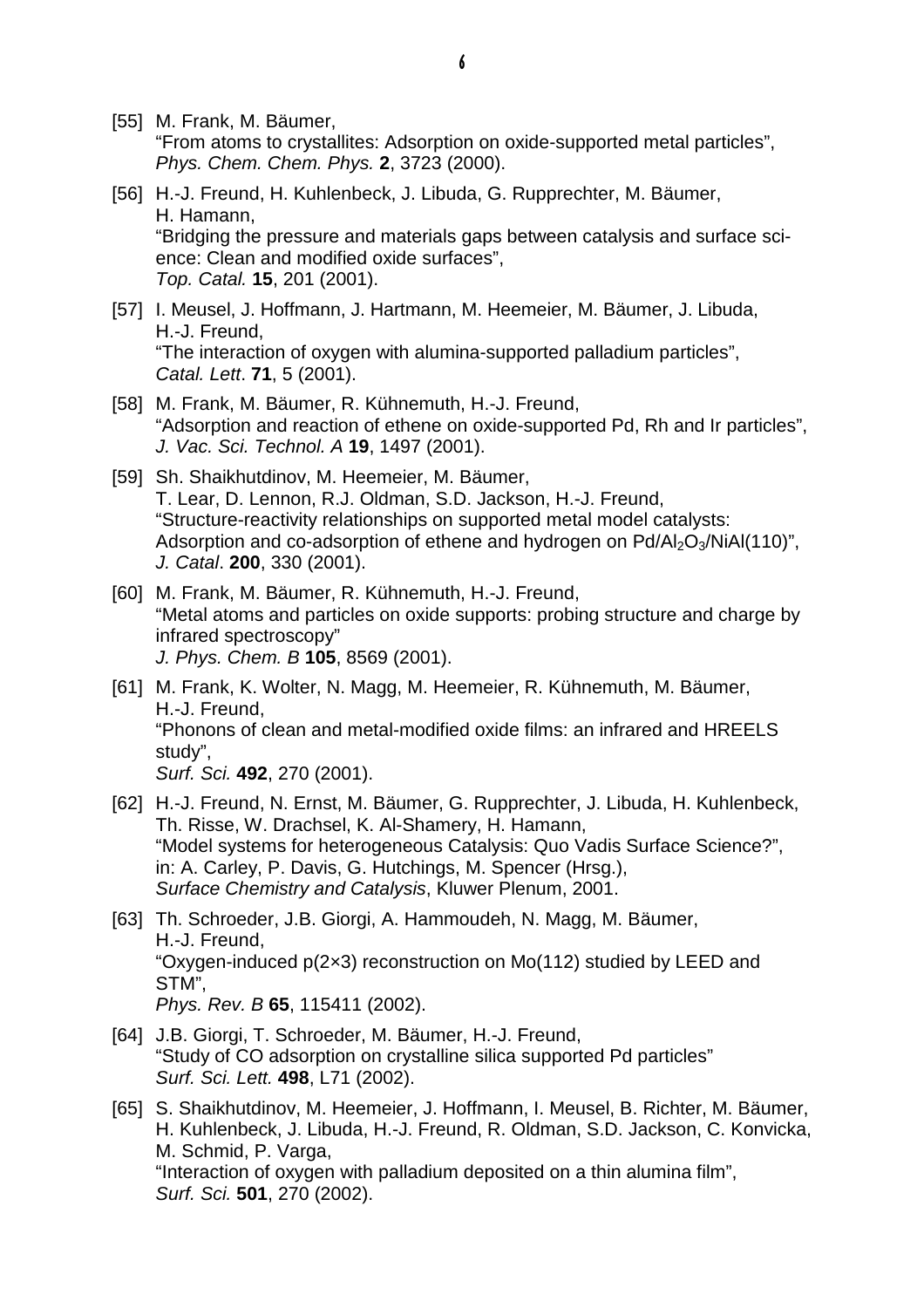- [66] S.K. Shaikhutdinov, M. Frank, M. Bäumer, S.D. Jackson, R. Oldman, J.C. Hemminger, H.-J. Freund, "Effect of carbon deposits on reactivity of supported Pd model catalysts", Catal. Lett. **80**, 115 (2002).
- [67] M. Mavrikakis, M. Bäumer, H.-J. Freund, J.K. Nørskov, "Structure sensitivity of CO dissociation of Rh surfaces", Catal. Lett. **81**, 153 (2002).
- [68] G. Ceballos, Z. Song, J.I. Pascual, H.-P. Rust, H. Conrad, M. Bäumer, H.-J. Freund, "Structure investigation of the topmost layer of a thin ordered alumina film grown on NiAl(110) by low temperature scanning tunneling microscopy", Chem. Phys. Lett. **359**, 41 (2002).
- [69] N. Magg, J.B. Giorgi, T. Schroeder, M. Bäumer, H.-J. Freund, "Model catalyst studies on vanadia particles deposited onto a thin film alumina support: 1. Structural characterization", J. Phys. Chem. B **106**, 8756 (2002).
- [70] T. Schroeder, J.B. Giorgi, M. Bäumer, H.J. Freund, "Morphological and electronic properties of ultrathin crystalline silica epilayers on a Mo(112) substrate", Phys. Rev. B **66**, 165422 (2002).

[71A] M. Heemeier, A.F. Carlsson, M. Naschitzki, M. Schmal, M. Bäumer, H.-J. Freund, "Preparation und Charakterisierung eines bimetallischen Modellkatalysators: Co-Pd-Nanopartikel auf  $Al_2O_3$ ", Angew. Chem. **114**, 4242 (2002).

[71B] M. Heemeier, A.F. Carlsson, M. Naschitzki, M. Schmal, M. Bäumer, H.-J. Freund, "Preparation and characterization of a model bimetallic catalyst: Co-Pd nanoparticles supported on  $Al_2O_3$ ", Angew. Chem. Int. Ed. **41**, 4073 (2002).

- [72] M. Heemeier, S. Stempel, S.K. Shaikhutdinov, J. Libuda, M. Bäumer, R.J. Oldman, S.D. Jackson, H.-J. Freund, "On the thermal stability of metal particles supported on a thin alumina film", Surf. Sci. **523,** 103 (2003).
- [73] H.-J. Freund, M. Bäumer, J. Libuda, Th. Risse, G. Rupprechter, S. Shaikhutdinov, "Preparation and characterization of model catalysts: From ultrahigh vacuum to in-situ conditions at the atomic dimension" J. Catal. **216**, 223 (2003).
- [74] H.-J. Freund, M. Bäumer, N. Ernst, J. Libuda, Th. Risse, G. Rupprechter, "From surface science to real world catalysis: Can we bridge the gap?" in: N. Russo, D.R. Salahub, M. Witko (Eds.), Metal-Ligand-Interactions in Molecular, Nano-, Micro-, and Macrosystems in Complex Environments, NATO ASI Series C, Kluwer 2003, p. 65.
- [75] A.F. Carlsson, M. Naschitzki, M. Bäumer, H.-J. Freund, "The structure and reactivity of  $Al_2O_3$ -supported Cobalt-Palladium particles: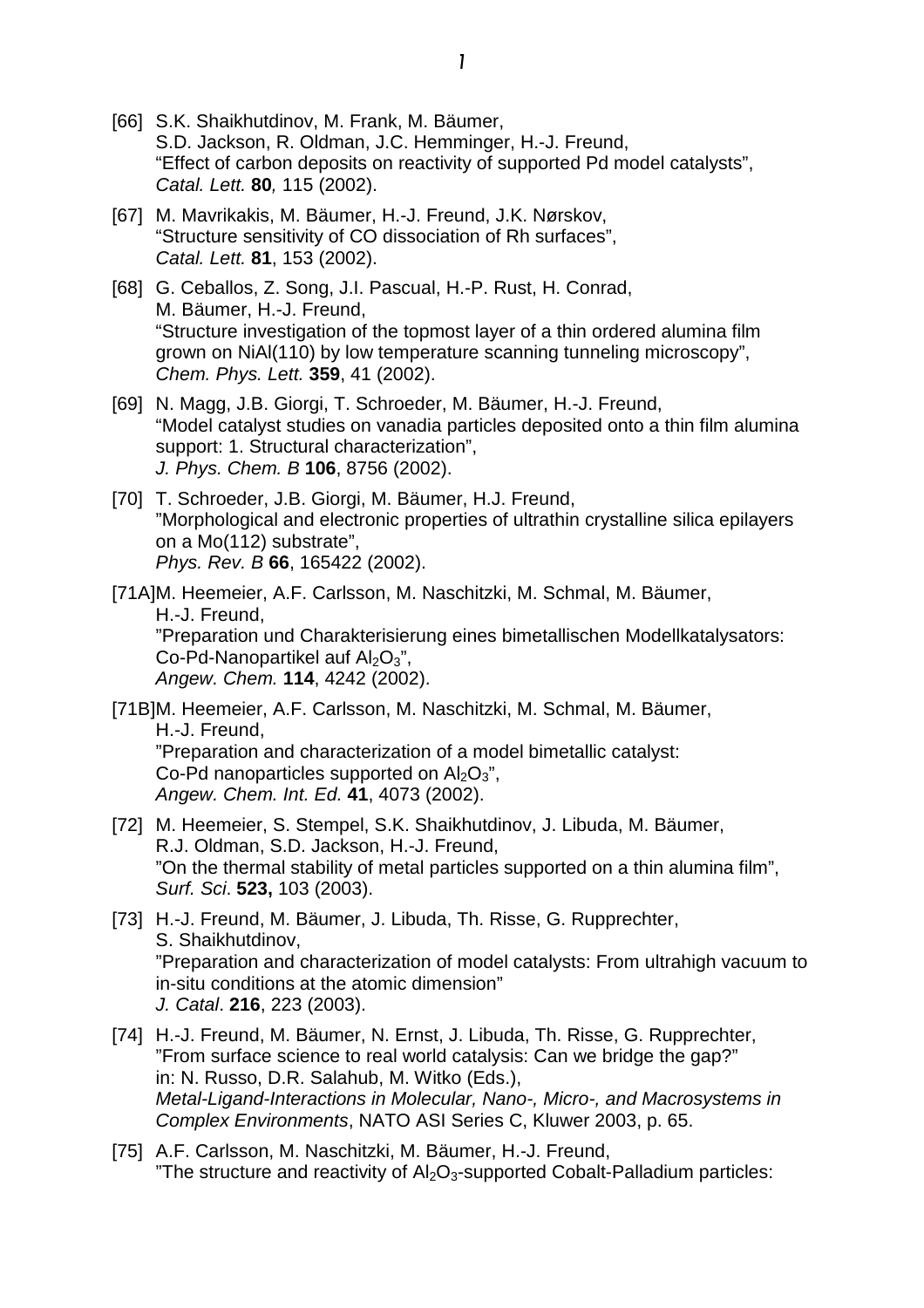A CO-TPD, STM and XPS study" J. Phys. Chem. B **107**, 778 (2003).

- [76] Sh. K. Shaikhutdinov, R. Meyer, M. Naschitzki, M. Bäumer, H.-J. Freund, "Size and support effects for CO adsorption on gold model catalysts", Cat. Lett. **86**, 211 (2003).
- [77] R. Meyer, M. Bäumer, S.K. Shaikhutdinov, H.-J. Freund, "Two-dimensional growth of Pd on a thin FeO(111) film: a physical manifestation of strong metal-support interaction", Surf. Sci. Lett. **546**, L813 (2003).
- [78] Sh. K. Shaikhutdinov, R. Meyer, D. Lahav, M. Bäumer, Th. Klüner, H.-J. Freund, "Determination of atomic structure of the metal-oxide interface: Pd nanodeposits on FeO(111)", Phys. Rev. Lett. **91**, 076102 (2003).
- [79] N. Magg, J.B. Giorgi, A. Hammoudeh, T. Schroeder, M. Bäumer, H.-J. Freund, "Model catalyst studies on vanadia particles deposited onto a thin-film alumina support. 2. Interaction with carbon monoxide", J. Phys. Chem. B **107**, 9003 (2003).
- [80] H.-J. Freund, J. Libuda, M. Bäumer, T. Risse, A. Carlsson, "Cluster, facets and edges: Site-dependent selective chemistry on model catalysts", Chem. Rec. **3**, 181 (2003).
- [81] N. Magg, J.B. Giorgi, M.M. Frank, B. Immaraporn, Th. Schroeder, M. Bäumer, H.-J. Freund, "Alumina-supported vanadium nanoparticles: Structural characterization and CO adsorption properties", J. Am. Chem. Soc. **126**, 3616 (2004).
- [82] A.F. Carlsson, M. Naschitzki, M. Bäumer, H.-J. Freund, "Adsorption and reaction on pristine and oxidized Co-Pd bimetallic particles supported on  $\text{Al}_2\text{O}_3$  thin films", Surf. Sci. **545**, 143 (2003).
- [83] T. Risse, A. Carlsson, M. Bäumer, T. Klüner, H.-J. Freund, "Using IR intensities as a probe for studying the surface chemical bond" Surf. Sci. **546**, L829 (2003).
- [84] A.F. Carlsson, M. Bäumer, T. Risse, H.-J. Freund, "Surface structure of Co-Pd bimetallic particles supporteds on  $Al_2O_3$  thin films studied using infrared reflection absorption spectroscopy of CO" J. Chem. Phys. **19**, 10885 (2003).
- [85] N. Magg, B. Immaraporn, J.B. Giorgi, T. Schroeder, M. Bäumer, J. Dobler, Z.L. Wu, E. Kondratenko, M. Cherian, M. Baerns, P.C. Stair, J. Sauer, H.-J. Freund, "Vibrational spectra of alumina- and silica-supported vanadia revisited: An experimental and theoretical model catalyst study", J. Catal. **226**, 88 (2004).
- [86] B. Immaraporn, N. Magg, S. Kaya, J. Wang, M. Bäumer, H.-J. Freund, "CO adsorption study of  $V/SiO<sub>2</sub>$ : the low vanadium coverage regime" Chem. Phys. Lett. **392**, 127 (2004).